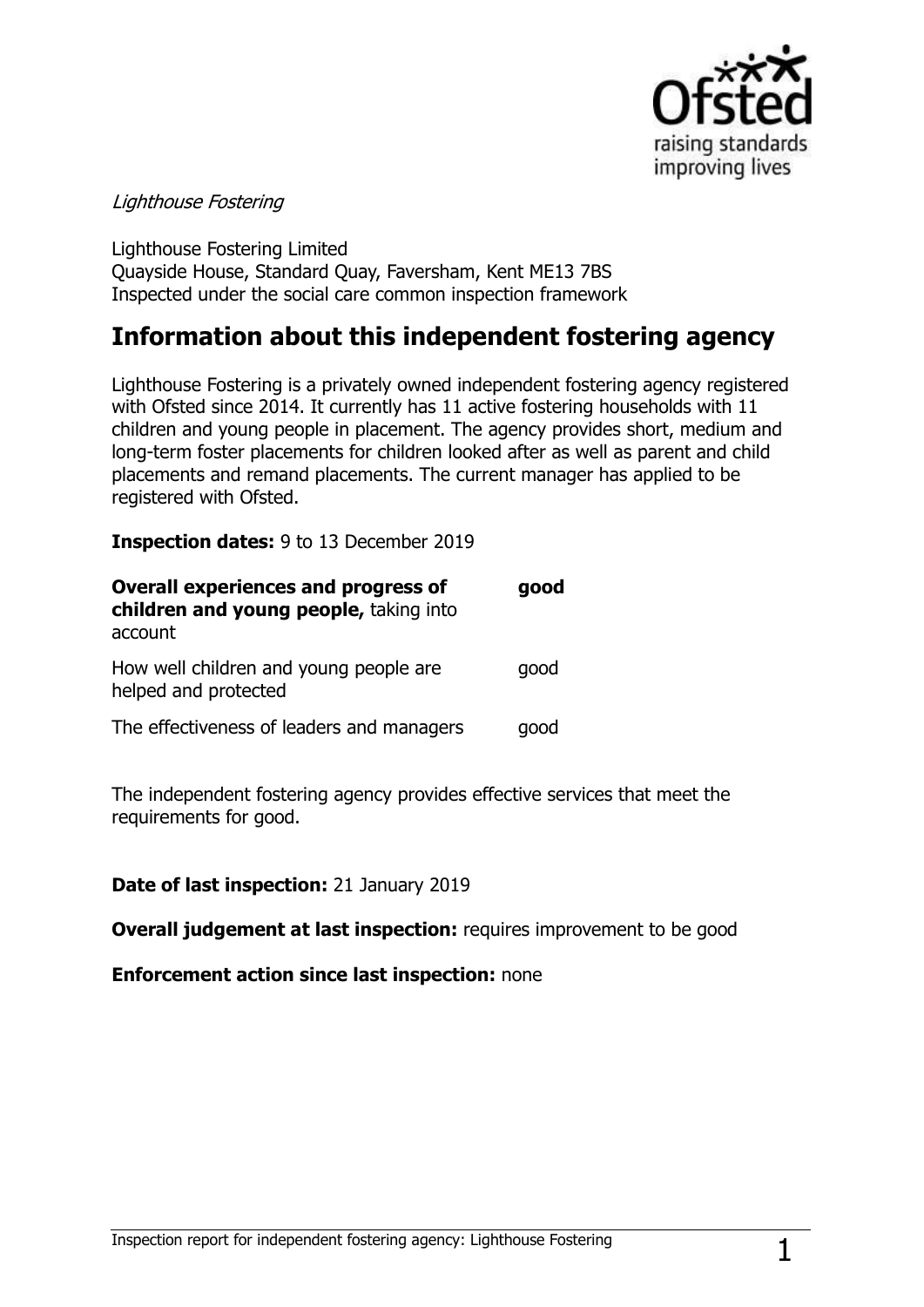

# **Inspection judgements**

### **Overall experiences and progress of children and young people: good**

Children and young people receive high-quality individualised care from foster carers who want to make a positive difference to young lives. This gives children and young people an opportunity to experience stability and develop strong attachments to their foster carers. For example, some call their foster carer "Mum" and tell their carers that they "love them" and others simply say that they now "feel part of a family". This nurturing care enables the children and young people to make progress, especially in their confidence and emotional well-being.

Relationships, particularly between local authority social workers, foster carers and agency social workers, are usually extremely positive. As one local authority social worker said, 'We work as one team, which isn't always the case with other fostering agencies." This team approach strongly benefits children and young people and increases their chances of successfully thriving in their placement.

Foster carers now feel very well supported by their agency, although this was not always the case. They are confident that visits will happen as planned, that their recording logs will be read and actioned, and that they will be listened to. As one foster carer said, "All the staff are lovely, they always have time to talk, nothing is too much trouble. They are a really nice team." This high level of support from the agency means that foster carers are able to give similar levels of support to the children and young people in their care.

Not all children and young people are in full-time education. Foster carers do what they can to encourage this, but agency workers and managers lack focus on resolving this issue. They are not proactive enough in initiating liaison with education professionals, and generally educational attendance and attainment are not given enough high priority for active monitoring and action. This means that some children and young people miss out on valuable opportunities to increase their skill base.

Children and young people"s views about their care and their history are carefully listened to and taken seriously. However, hearing children and young people"s views about the fostering service is less well developed. There are missed opportunities for this to happen, for example in revising the outdated children"s guide of the service. In addition, children and young people are not sufficiently involved in noting their own progress where appropriate. The currently used outcome trackers are again outdated and lack a structured process around them.

Children and young people strongly benefit from appropriately structured days, warm relationships, and a predictable and safe home environment. This reduces their anxieties, keeps them comfortable and helps them to relate positively to other children and young people. In addition, foster carers strive to offer activities to develop children and young people"s interests. For example, one foster carer uses their spare bedroom as 'rap central' where their young person can pursue his musical interests. Another foster carer welcomes her young person"s friends round and often cooks for them. As another child said, "We do all sorts, we go out, we watch movies, we have fun.'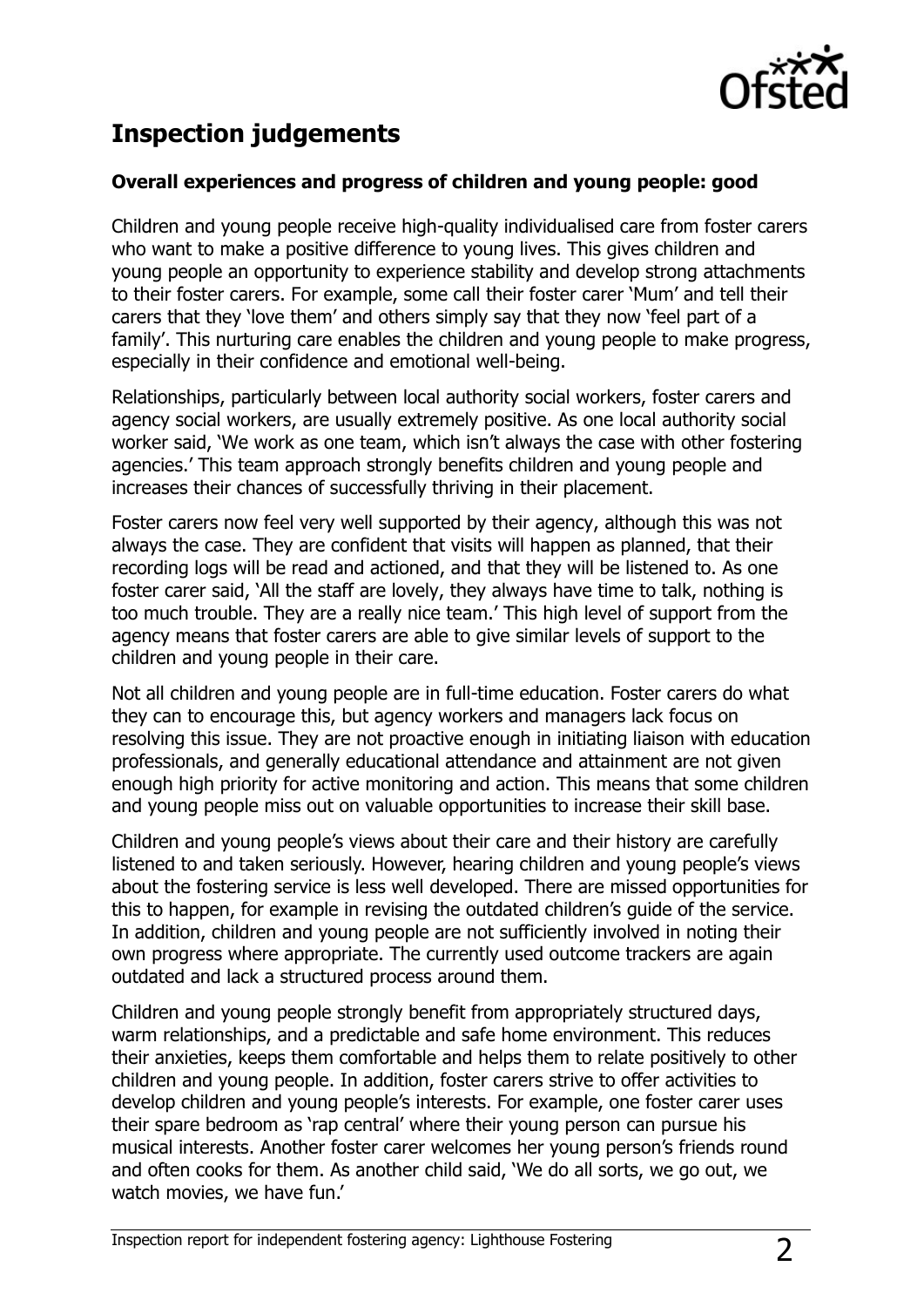

Foster carers are keen to embrace their young person's cultural needs and preferences. For example, one foster carer has learned the skill of doing dreadlocks and another has learned how to make a certain pudding just as her young person likes it. These efforts help children and young people to develop a sense of their own identity and importance.

Foster carers are very positive about the process of initially approaching the agency and then being assessed. They are impressed by the thoroughness of the process, and are also very clear that they found their assessment processes both personally enlightening and invaluable in understanding themselves and their approach to caring.

### **How well children and young people are helped and protected: good**

This agency now has a strong safeguarding practice. Risk assessments are effectively completed in a timely manner, and the approach to safeguarding challenges is thorough and usually effective. For example, isolated examples of substance misuse are decisively dealt with in co-ordination with other agencies and result in good outcomes.

Patterns of young people who go missing from the foster home are clearly tracked, processes are carefully followed, and appropriate discussion is held with the young people. In one particularly concerning case, missing episodes gradually decreased and have now stopped. A local authority social worker noted how 'persistent' agency workers were in successfully pursuing return home interviews.

Foster carers are usually effective at keeping children and young people safe, for example by encouraging them to talk about their wishes to engage in risky behaviour and then putting appropriate safeguards in place. As a young person said, "I feel safe here because, if I need help, I will get it. If I am in a state, she calms me down.'

Foster carers benefit from detailed face-to-face safeguarding training, and staff receive an appropriately extended version of this. Safer placements are further promoted by good-quality safe care plans and unannounced visits. Those placements that are identified as particularly volatile receive weekly supervision visits initially, alongside daily written reports. This careful focus on safe placements means that the local authority social workers spoken to are confident that their children and young people are being appropriately safeguarded.

Foster carers generally manage children and young people's behaviour well, because they know and understand their triggers and vulnerabilities. They manage potential stressors by using individualised strategies such as giving the young person a proxy comforter to carry with them into stressful situations. Foster carers are trained in deescalation strategies and do not routinely use physical restraint.

The agency operates safer recruitment practice. For example, if appropriate references cannot be supplied, then appointments are not continued. Newly appointed staff are subject to a formalised probation process, which helps to confirm that they are suitable for the specific post.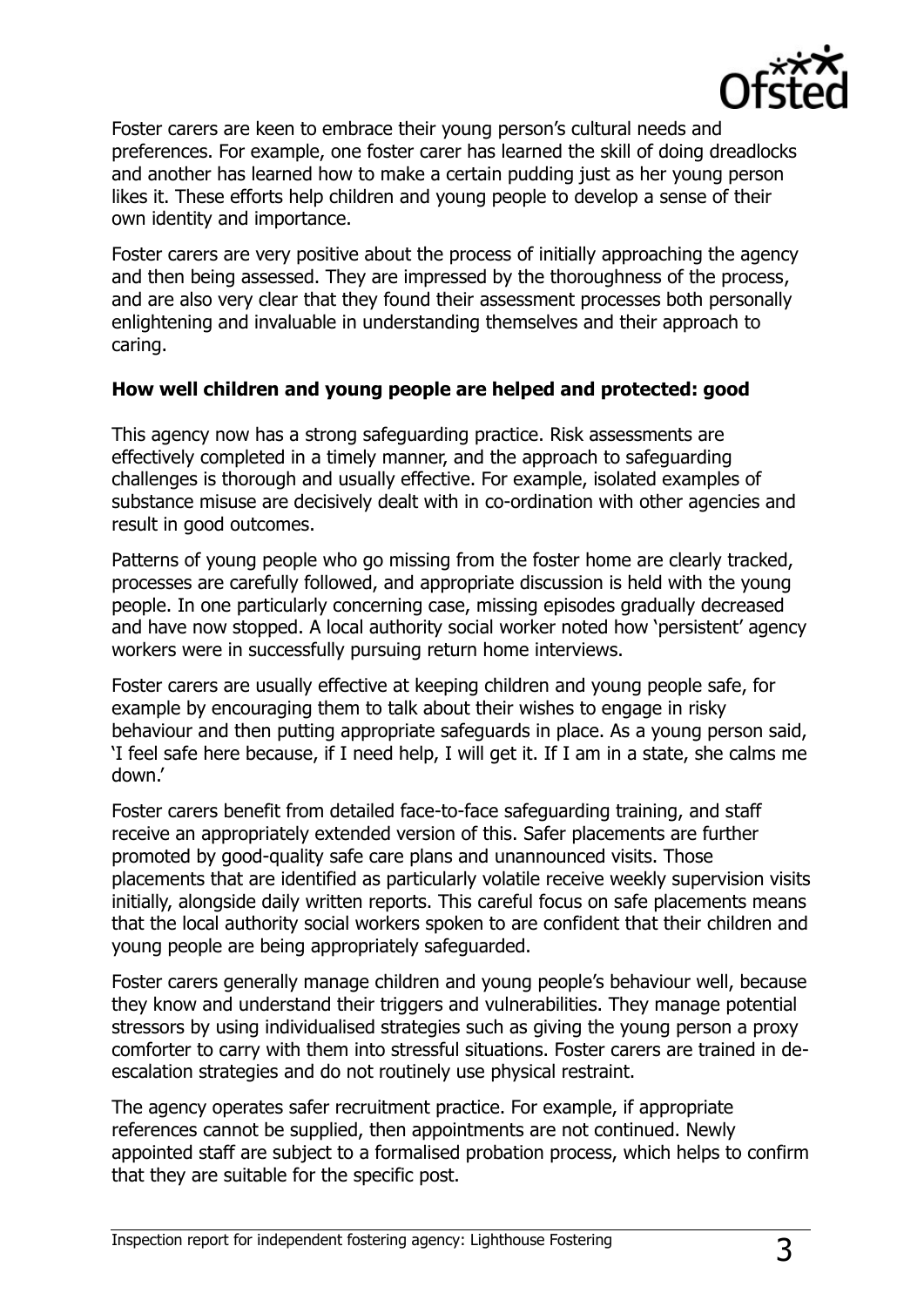

### **The effectiveness of leaders and managers: good**

Since the last inspection, a new manager has been appointed. She has been in post since July 2019 and she has applied to be registered with Ofsted.

There is an effective leadership and management team in place, which has taken bold steps to improve the agency since the last inspection. In addition to the new manager, the agency has moved offices, recruited new social work and office staff and overhauled key procedures. These changes have been effective in promoting improvement, and the business plan reflects sound aspirations for steady growth.

This agency now has appropriate staffing and is delivering high-quality services to children and young people through their well-supported foster carers. External colleagues praised this agency"s communication with them. A commissioner said, "They are a lovely little small provider who listen and have great potential." Social work colleagues noted that the agency both 'challenges practice' and 'works collaboratively" as appropriate. This helps promote the best outcomes for children and young people.

The agency has active monitoring systems in place. There are systems for monitoring daily activity such as ensuring that carers" logs are read and actioned, as well as overview activity, such as thorough bi-annual file audits. However, there is not yet an effective and consistent system that responds to concerns raised by audit activity.

Supervision and appraisal systems are strong. All staff feel well supported and supervision is an appropriate mix of challenge and support. Training and development are further areas of improvement since the last inspection. Foster carer attendance at mandatory courses is back on track, and relevant, new training is about to start. All foster carers have achieved their training, support and development standards in foster care.

The agency has recently appointed a part-time psychotherapist to work primarily with the foster carers and children and young people. This post is aimed at increasing development opportunities throughout the agency and is reflective of the complexity of the children and young people now being cared for. This important role is already demonstrating its worth in helping the foster carers to understand what is being communicated by complex behaviour.

Matching is strong, with a careful process that fully involves the foster carers. The regularity of foster carer supervision is appropriately linked to risk and complexity, and it reliably happens. Foster carers find supervision helpful and particularly value the high-quality out-of-hours support that they receive, if necessary. Foster carer recruitment has been purposefully slow during most of the last year to enable energies to be focused on change. More recently, this has changed and three new foster carers are coming to the panel in the next month.

There is an effective panel in place with good succession plans for forthcoming changes, and sound oversight from the agency decision-maker. Although there are plans to introduce an appropriate young person onto the panel, there is scope for more diversity, especially in terms of ethnicity. Panel minutes are usually prompt, clear and accurate. However, there is room for more detail in minutes about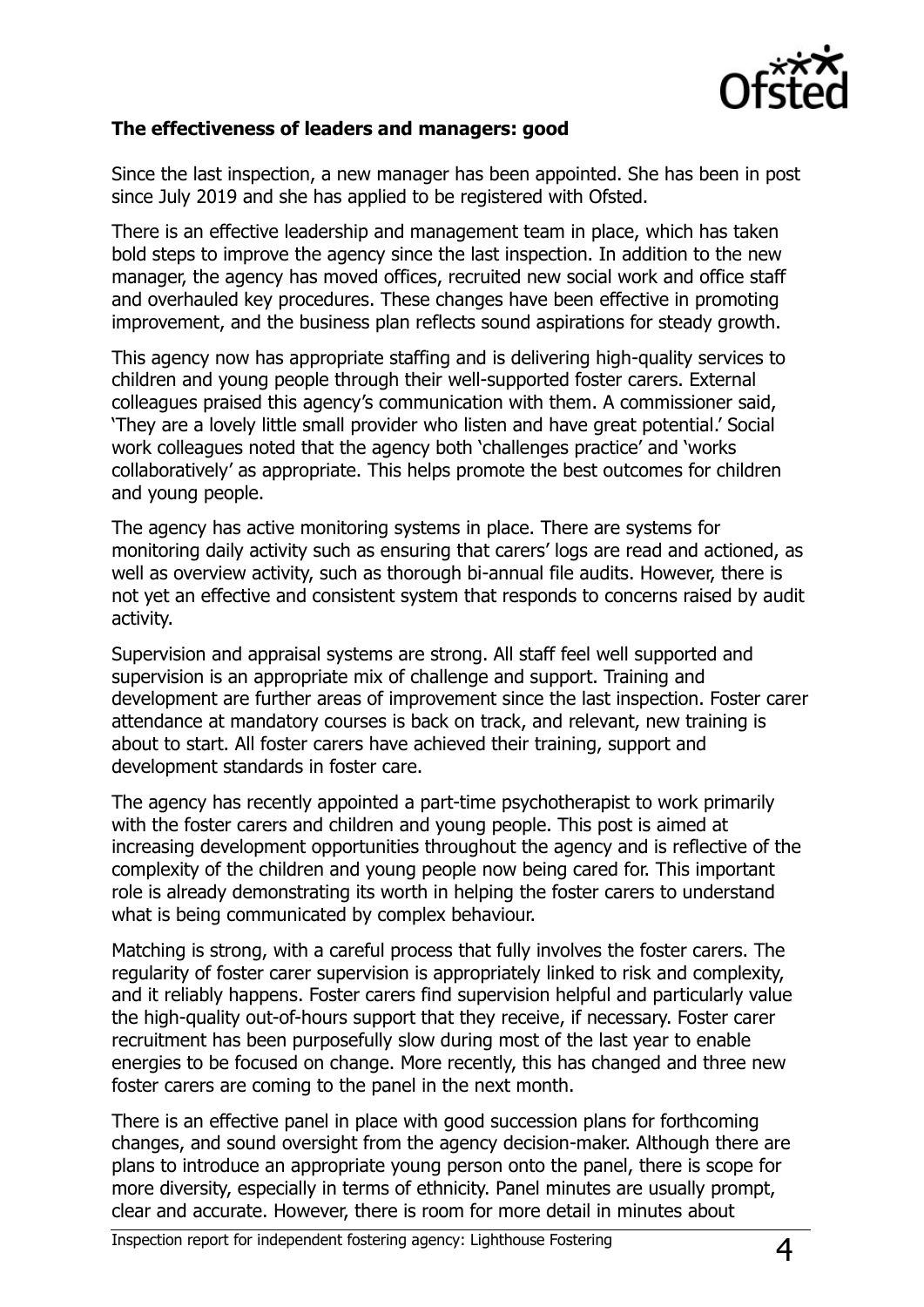

standards of care issues to ensure that decision-making is appropriately well informed.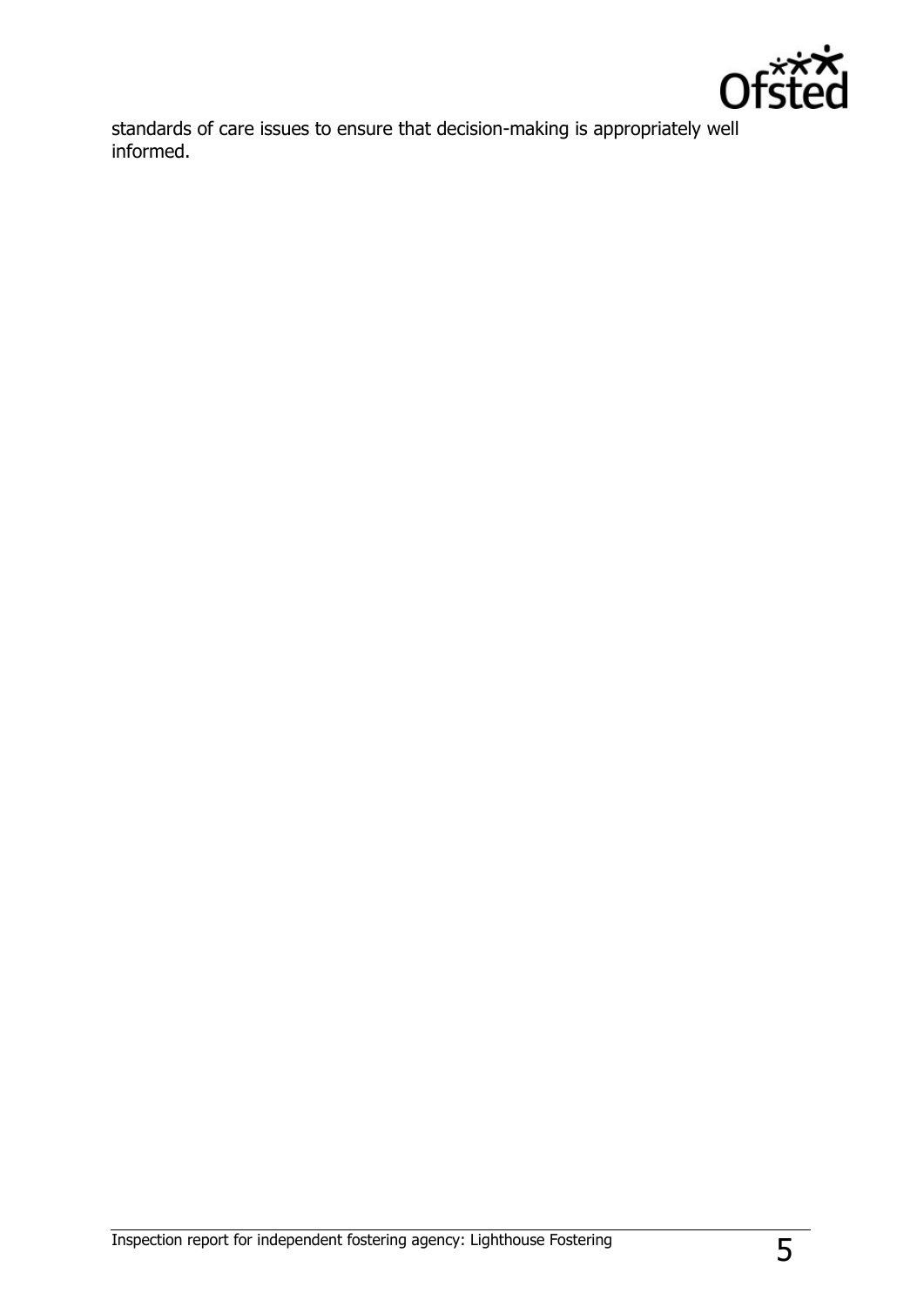

### **What does the independent fostering agency need to do to improve?**

### **Statutory requirements**

This section sets out the actions that the registered person(s) must take to meet the Care Standards Act 2000, Fostering Services (England) Regulations 2011 and the national minimum standards. The registered person(s) must comply within the given timescales.

| <b>Requirement</b>                                                                                                                                                         | Due date   |
|----------------------------------------------------------------------------------------------------------------------------------------------------------------------------|------------|
| The fostering service provider must promote the educational<br>achievement of children placed with foster parents.                                                         | 30/01/2020 |
| In particular, the fostering service provider must-                                                                                                                        |            |
| implement a procedure for monitoring the educational<br>achievement, progress and school attendance of children<br>placed with foster parents. (Regulation $16(1)(2)(a)$ ) |            |

#### **Recommendations**

■ The wishes, feelings and views of children and those significant to them are taken into account in monitoring foster carers and developing the fostering service. (National minimum standard 1.7)

This particularly relates to ensuring that children and young people are involved in all aspects of the fostering service, particularly in areas where they can strongly contribute such as updating the children's guide.

Information about the child is recorded clearly and in a way which will be helpful to the child when they access their files now or in the future. Children are actively encouraged to read their files, other than necessarily confidential or third-party information, and to correct errors and add personal statements. (National minimum standard 26.6)

This particularly relates to ensuring that children"s progress is clearly detailed in an accessible fashion.

The fostering service implements clear written policies and procedures on recruitment to, and maintenance of, the central list of persons considered by them to be suitable to be members of a fostering panel ("the central list") and on constitution of fostering panels. (National minimum standard 14.1)

This particularly relates to ensuring that panel members are a diverse group, particularly in relation to ethnicity.

■ The panel chair ensures written minutes of panel meetings are accurate and clearly cover the key issues and views expressed by panel members and record the reasons for its recommendation. (National minimum standard 14.7)

This particularly relates to ensuring that panel minutes covering standards of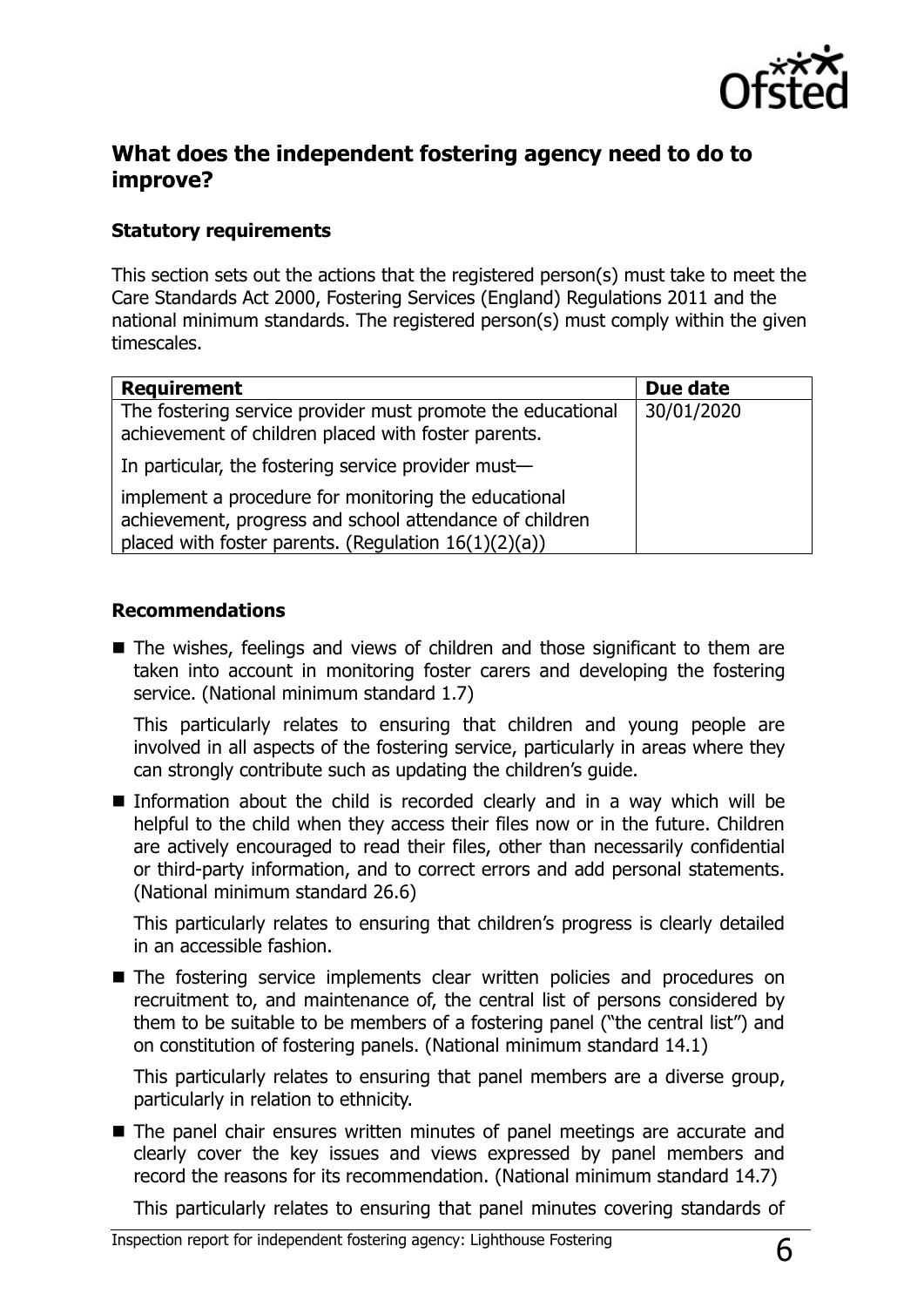

care issues contain enough detail to enable sound decision-making.

■ The manager regularly monitors all records kept by the service to ensure compliance with the service's policies, to identify any concerns about specific incidents and to identify patterns and trends. Immediate action is taken to address any issues raised by this monitoring. (National minimum standard 25.2)

This specifically relates to ensuring that there is an effective system in place to implement the findings of file audits.

# **Information about this inspection**

Inspectors have looked closely at the experiences and progress of children and young people using the 'Social care common inspection framework'. This inspection was carried out under the Care Standards Act 2000 to assess the effectiveness of the service, how it meets the core functions of the service as set out in legislation, and to consider how well it complies with the Fostering Services (England) Regulations 2011 and the national minimum standards.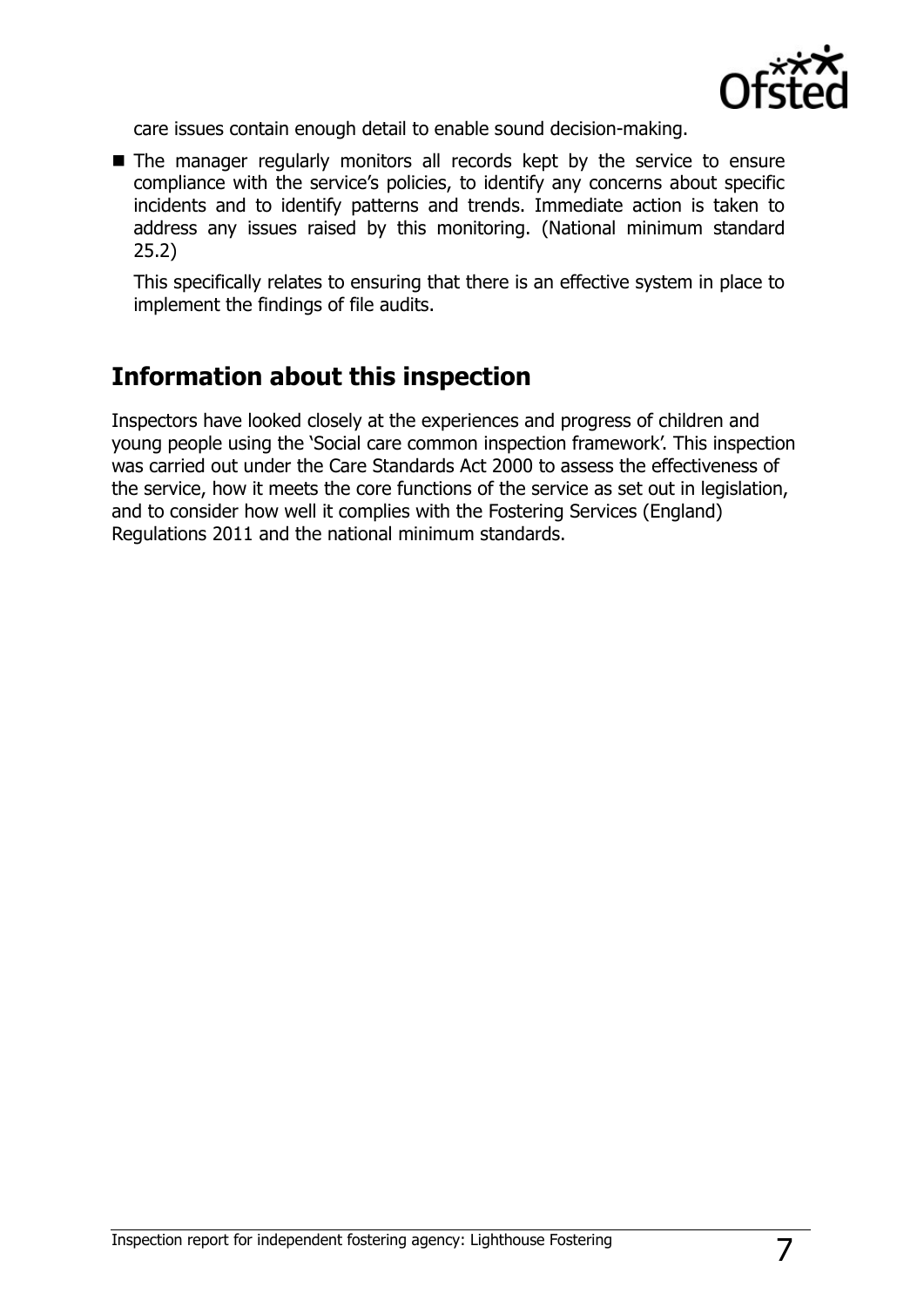

### **Independent fostering agency details**

**Unique reference number:** SC479090

**Registered provider:** Lighthouse Fostering Limited

**Registered provider address:** Quayside House, Standard Quay, Faversham, Kent ME13 7BS

**Responsible individual:** Mary Vincent

**Registered manager:** Post vacant

**Telephone number:** 07565418096

**Email address:** info@lighthousefostering.co.uk

## **Inspector:**

Bridget Goddard, Ofsted inspector